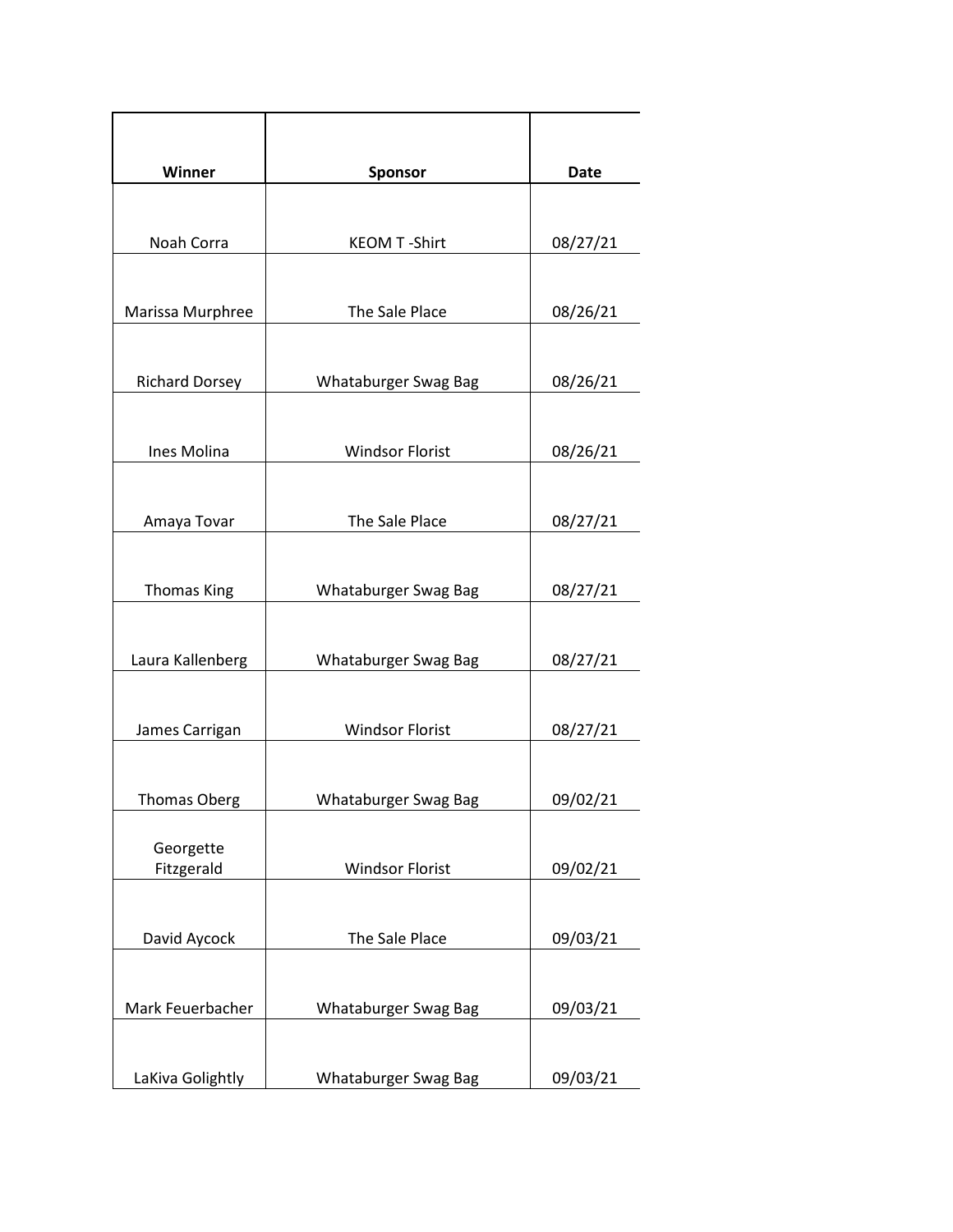| Alameda<br>Turrubiarte<br><b>Windsor Florist</b><br>09/03/21<br>Darryl Malone<br>Whataburger Swag Bag<br>09/10/21<br>Christine Baladez<br><b>Windsor Florist</b><br>09/10/21<br><b>Willams Ewton</b><br>Whataburger Swag Bag<br>09/17/21<br><b>Windsor Florist</b><br><b>Kay Ellis</b><br>09/17/21<br><b>Walter Ruff</b><br>The Sale Place<br>09/23/21 |
|--------------------------------------------------------------------------------------------------------------------------------------------------------------------------------------------------------------------------------------------------------------------------------------------------------------------------------------------------------|
|                                                                                                                                                                                                                                                                                                                                                        |
|                                                                                                                                                                                                                                                                                                                                                        |
|                                                                                                                                                                                                                                                                                                                                                        |
|                                                                                                                                                                                                                                                                                                                                                        |
|                                                                                                                                                                                                                                                                                                                                                        |
|                                                                                                                                                                                                                                                                                                                                                        |
|                                                                                                                                                                                                                                                                                                                                                        |
|                                                                                                                                                                                                                                                                                                                                                        |
|                                                                                                                                                                                                                                                                                                                                                        |
| William Seaman<br>Whataburger Swag Bag                                                                                                                                                                                                                                                                                                                 |
| 09/23/21                                                                                                                                                                                                                                                                                                                                               |
| <b>Windsor Florist</b><br>Jerry Rhodes<br>09/23/21                                                                                                                                                                                                                                                                                                     |
|                                                                                                                                                                                                                                                                                                                                                        |
| <b>Mike Parmentier</b><br>The Sale Place<br>09/24/21                                                                                                                                                                                                                                                                                                   |
| James Huckaby<br>Whataburger Swag Bag<br>09/24/21                                                                                                                                                                                                                                                                                                      |
|                                                                                                                                                                                                                                                                                                                                                        |
| Ray Richardson<br>Whataburger Swag Bag<br>09/24/21                                                                                                                                                                                                                                                                                                     |
| Mike Gideon<br><b>Windsor Florist</b><br>09/24/21                                                                                                                                                                                                                                                                                                      |
|                                                                                                                                                                                                                                                                                                                                                        |
| Debbie Rigsby<br><b>Windsor Florist</b><br>10/01/21                                                                                                                                                                                                                                                                                                    |
| Kelly Wagoner<br>Whataburger Swag Bag<br>10/01/21                                                                                                                                                                                                                                                                                                      |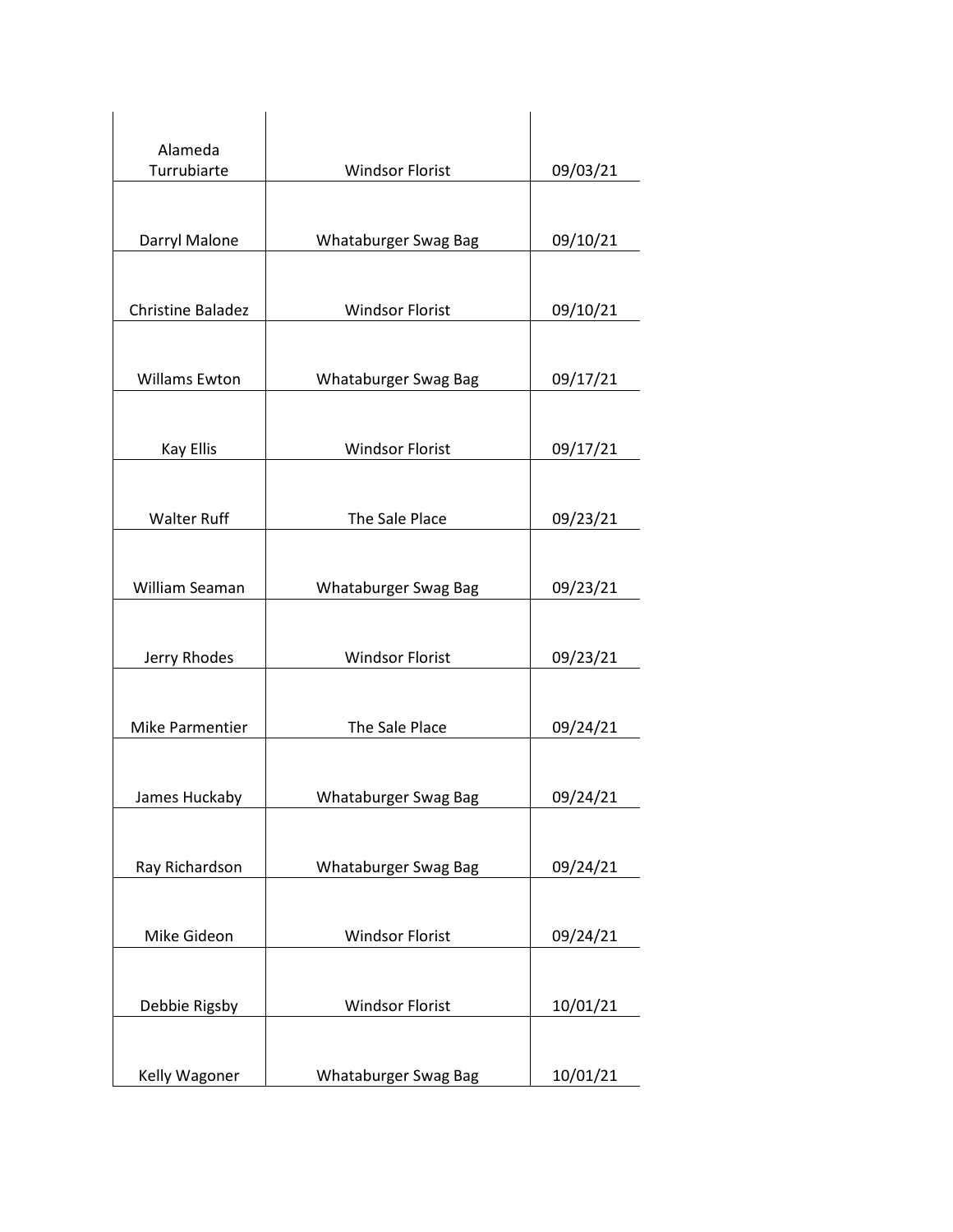| Danny Jones            | The Sale Place         | 10/01/21 |
|------------------------|------------------------|----------|
|                        |                        |          |
| Lynn Munnangi          | Whataburger Swag Bag   | 10/08/21 |
| Suzanna Jensen         | <b>Windsor Florist</b> | 10/08/21 |
| <b>Richard Dorsey</b>  | Whataburger Swag Bag   | 10/08/21 |
|                        |                        |          |
| <b>Michael Garrett</b> | The Sale Place         | 10/08/21 |
|                        |                        |          |
| <b>Steve Perry</b>     | <b>Windsor Florist</b> | 10/15/21 |
| Peyton Belt            | Whataburger Swag Bag   | 10/15/21 |
| Howie Berkhalter       | The Sale Place         | 10/15/21 |
|                        |                        |          |
| Nancy Hill             | <b>Windsor Florist</b> | 10/22/21 |
| Drew Colvin            | Whataburger Swag Bag   | 10/22/21 |
| Alan Warta             | The Sale Place         | 10/22/21 |
|                        |                        |          |
| <b>Greg Tapp</b>       | Whataburger Swag Bag   | 10/28/21 |
| Joe Cotton             | The Sale Place         | 10/29/21 |
| <b>Brenda Parker</b>   | Whataburger Swag Bag   | 10/29/21 |